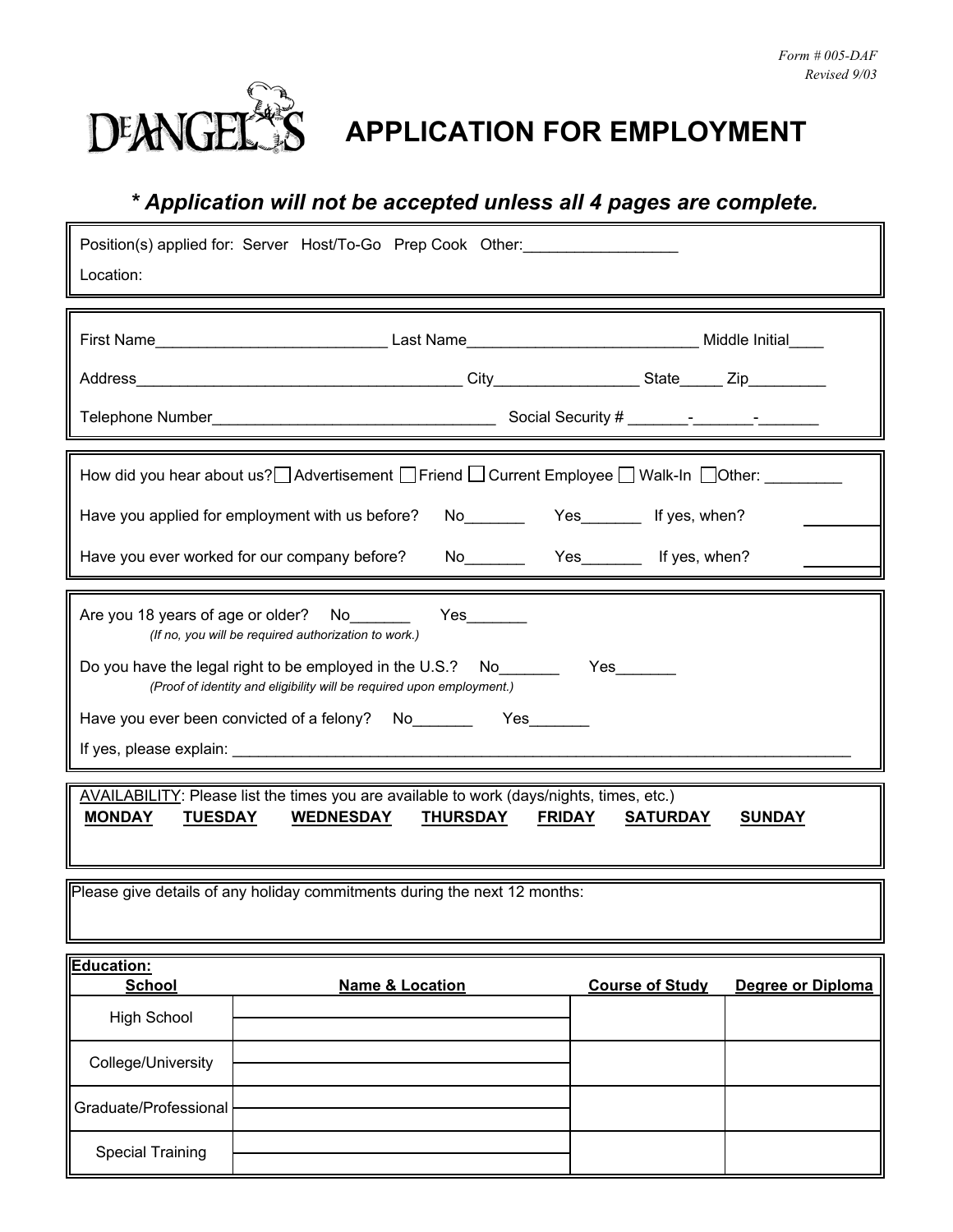#### *Employment History*

**This section must be completed in its entirety, even if you are submitting a resume.**

(Begin with your present or last job)

| Company Name:                                                                                                           | Telephone: (  |                        | Name of Supervisor:                                                                                                 |  |
|-------------------------------------------------------------------------------------------------------------------------|---------------|------------------------|---------------------------------------------------------------------------------------------------------------------|--|
| Address:                                                                                                                |               |                        | Dates Employed (Month/Year): From<br>To                                                                             |  |
| Position:                                                                                                               |               |                        | Hourly Rate / Salary:<br>Start<br>Final                                                                             |  |
| Duties:                                                                                                                 |               | Reason for Leaving:    |                                                                                                                     |  |
| Company Name:                                                                                                           | Telephone: () |                        | Name of Supervisor:                                                                                                 |  |
| Address:                                                                                                                |               |                        | Dates Employed (Month/Year): From<br>To                                                                             |  |
| Position:                                                                                                               |               |                        | Hourly Rate / Salary:<br>Start<br>Final                                                                             |  |
| Duties:                                                                                                                 |               |                        | Reason for Leaving:                                                                                                 |  |
| Company Name:                                                                                                           | Telephone: () |                        | Name of Supervisor:                                                                                                 |  |
| Address:                                                                                                                |               |                        | Dates Employed (Month/Year): From<br>To                                                                             |  |
| Position:                                                                                                               |               |                        | Hourly Rate / Salary:<br>Start<br>Final                                                                             |  |
| Duties:                                                                                                                 |               |                        | Reason for Leaving:                                                                                                 |  |
|                                                                                                                         |               |                        |                                                                                                                     |  |
| Employer(s)                                                                                                             |               | <u>DO NOT CONTACT:</u> | We may contact the employers listed above unless you indicate those you do not want us to contact.<br><b>Reason</b> |  |
| Have you given notice to your current employer?<br>How soon could you start?<br>Do you have reliable transportation? No | No l          | Yes $_{-}$             |                                                                                                                     |  |
| <b>References</b><br>List references who are not related to you.                                                        |               |                        |                                                                                                                     |  |
| Name                                                                                                                    | Title         |                        | Home Phone                                                                                                          |  |
| <b>Address</b>                                                                                                          |               | Place of Employment    | <b>Work Phone</b>                                                                                                   |  |
| Name                                                                                                                    | Title         |                        | Home Phone                                                                                                          |  |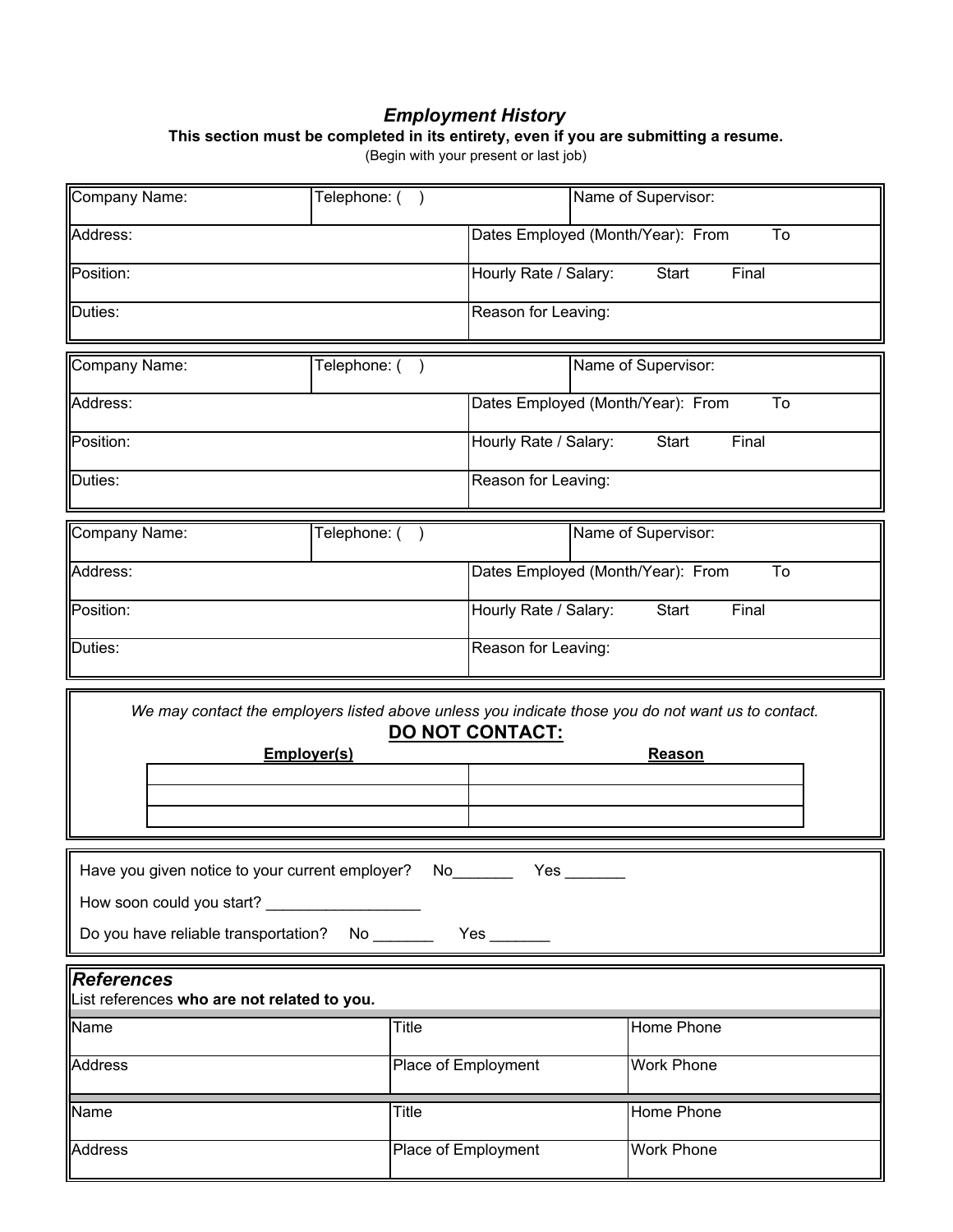| <b>Initial Self-Evaluation</b>                                                                                                                                                                                                                                                               |  |  |
|----------------------------------------------------------------------------------------------------------------------------------------------------------------------------------------------------------------------------------------------------------------------------------------------|--|--|
| Rate Yourself from 1-10 on each of the following:<br>1- I disagree/need help in this area 5- Sometimes<br>10- I agree/strong in this area                                                                                                                                                    |  |  |
| I am punctual, and arrive on time, if not earlier to my shifts.                                                                                                                                                                                                                              |  |  |
| When I arrive at work, I am dressed in complete uniform and ready to begin work.                                                                                                                                                                                                             |  |  |
| I am reliable.                                                                                                                                                                                                                                                                               |  |  |
| I am a team player. I ask for help with needed, and I help others when they need help with being asked<br>by a manager.                                                                                                                                                                      |  |  |
| I am a hard worker and have a good work ethic.                                                                                                                                                                                                                                               |  |  |
| At DeAngelo's, we feel that an employee at work who is not willing to try his/her best, or put forth his/her best<br>effort into his/her job is actually HURTING the team or slowing the team down. Based on this, please rate the<br>following statement on how true you think it would be: |  |  |
| I will receive the best DeAngelo's has to offer when I am at work. In return, I will (in all fairness) provide<br>my best to DeAngelo's with hard and a great attitude.                                                                                                                      |  |  |

## *Essay- answer each question in your own words*

1. What can you offer DeAngelo's as an employee?

 2. List any personal or business-oriented achievements you are proud of, or that could possibly relate to working at DeAngelo's. Why are these important to you?

 3. Please list the shifts you are available to work. Also, list the shifts you are NOT available to work. Requests for days off will be based on management discretion, but are usually granted.

4. In your own words, why would you like to work for DeAngelo's?